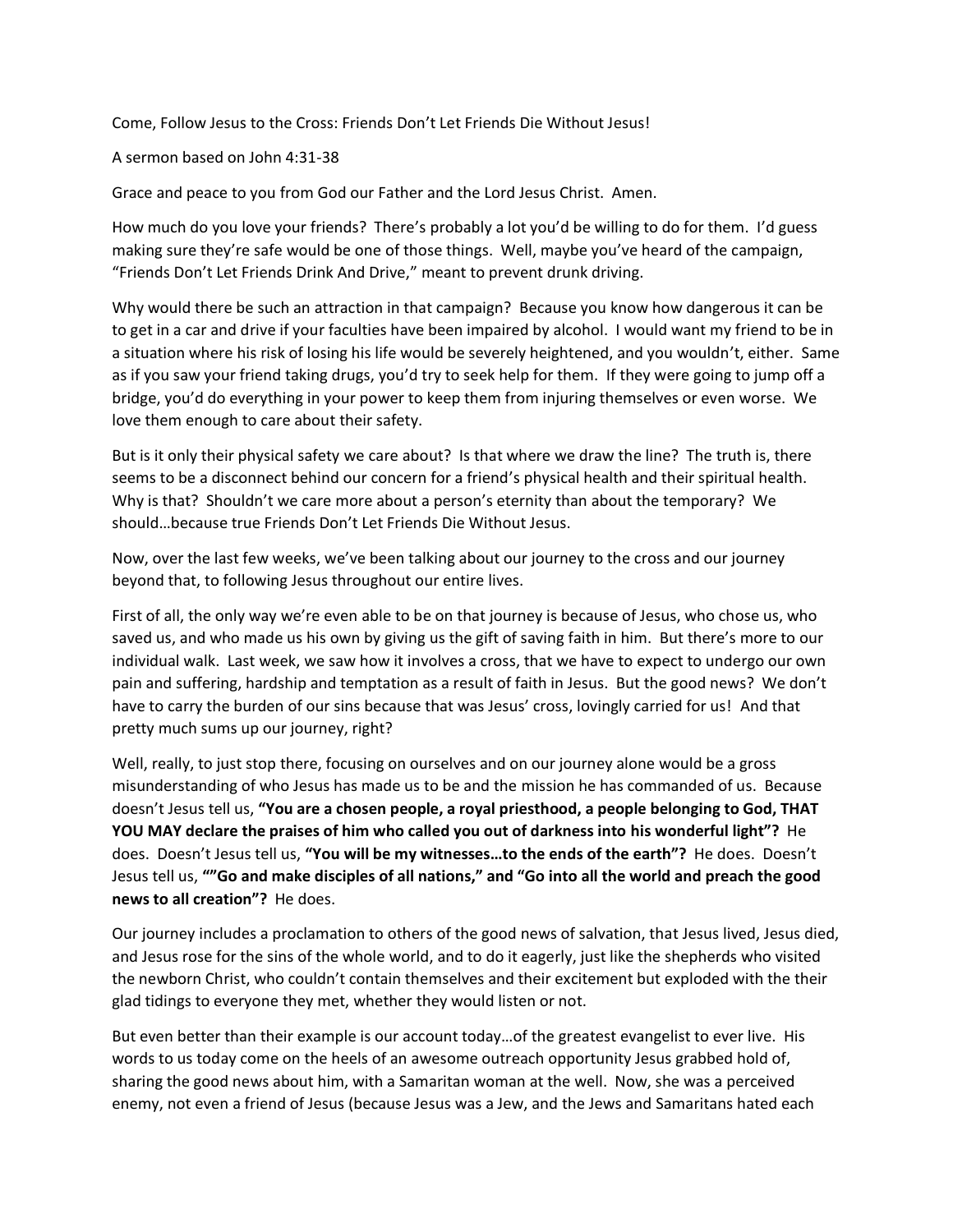other), but look at how much Jesus loved her and how he treated her even though she didn't deserve it, what with the sexual promiscuous life she was living.

He shouldn't have even been talking to her, and yet, in love, he gave her what she needed the most, living water...the news that the bringer of salvation was seated next to her. That's being a friend!

Well, then the disciples came, wanted Jesus to eat, but Jesus didn't want food. He had an insatiable hunger for doing God's will. And he told us what that will was. Do you get the point of his harvest picture? There are souls out there, in his time, and in ours, who are ripe for the picking…precious souls who don't know Jesus but who need to hear about Jesus…souls whom God wants picked and plucked for his heavenly family.

And who are the workers? That's right, you, me, every believer in Christ. We've been handpicked by God to go and gather in the harvest for his eternal storeroom. It doesn't matter your age, your gender, your situation in life, the Master has called you, his worker, to bring in his harvest, to work in your own personal mission field.

So, are you doing work worth your wages? Or in other words, are you working your mission fields? Are you showing people the way to the cross? If Jesus, our foreman, were to return right now and ask for an accounting of your work in actively proclaiming the good news about him with people who don't know him, what would you have to show? Slim pickings? Bushels and bushels full?

I would venture to say that for all of us, it probably wouldn't be even close to what we would want to be showing for our outreach efforts. Is that a fair assumption? Even amongst our friends, whom we deeply care about, the same friends we wouldn't let drive home from the bar out of concern about their physical safety, what do we have to show for being concerned about their spiritual safety?

Why the disconnect between the temporal and physical and the eternal and spiritual? We can talk about all the reasons and excuses why I can't go, why I don't go, why I won't go after them and win them for Jesus, and we'll discuss a lot of those next week. But right now, let's focus on the one Jesus brings up in our text. Can you see it? **"Do you not say, 'Four months more and then the harvest'?"**

Doesn't that sound a lot like, "Well, there's always tomorrow. I can tell them about Jesus tomorrow. I can find a way to share the gospel with them tomorrow. I can go and start working in my mission field tomorrow."

But what happens when there is no tomorrow. This past Sunday Ryan, a classmate who was a year behind me at the Seminary, died after a sudden and quick bout with melanoma cancer. No one was expecting it. What had started out as mole a year ago, swiftly taken care of, and the test came back clear. But just a year later, a routine checkup showed it had come back and had aggressively attacked the spleen, liver, bones, and what was a prognosis of at least six months left was a couple of days. We could say, "But he was too young!" But it's all God's timing, and we don't know when it ends. I praise God that Ryan had already been reaped for him and is standing securely at God's side in heaven.

But what happens when there's no tomorrow for your friend who doesn't know Jesus? Maybe that's already happened to you. We can't comfort ourselves with the notion, "Well, he/she, lived a good life, was a genuinely nice, good person, lived the kind of life that Jesus would want them to. I believe he/she is in heaven."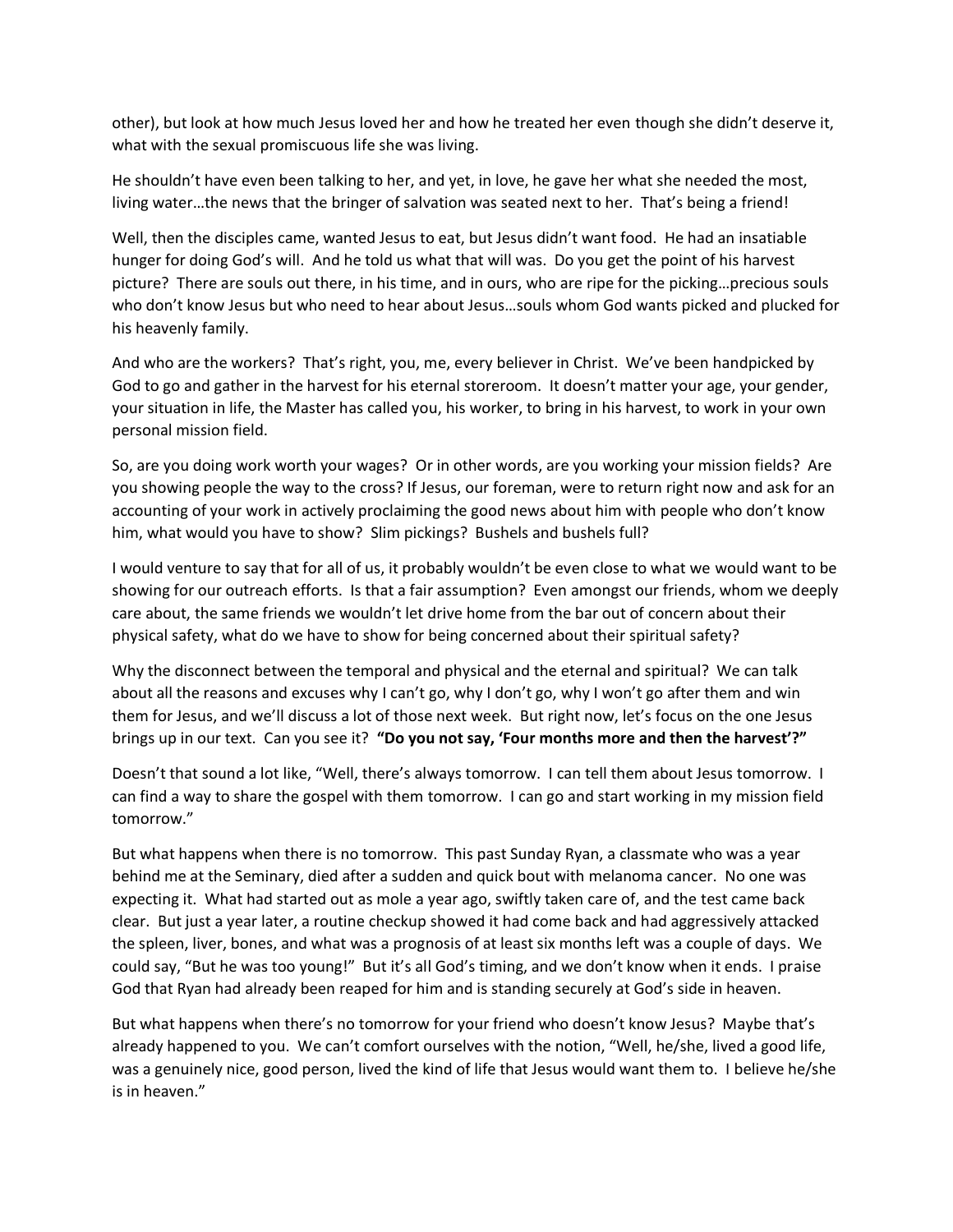Well, what does the Bible say is needed for heaven? Good works, a good life? No. **"Whoever believes in him shall not perish but have eternal life." "Faith comes from hearing the message, and the message is heard through the word of Christ."** How can I know if that friend believed if I never saw him in church, I never heard him talk about his faith or Jesus, I never talked to him about Jesus? What happens when there's no tomorrow?

Jesus says, **"I tell you, open your eyes and look at the fields! They are ripe for harvest."** The time is now! The need to share Jesus is now! The harvest can't wait.

Any farmer knows that. I grew up with farms and fields surrounding my house. Farmers won't wait. As soon as the weather allows, they're out there, working around the clock to get fields seeded. And once the harvest is ripe, they don't run into town, hit up the local bar, and toast their future bounty.

No, they get out there, and they work…and they work…and they work until the fields are completely harvested. It doesn't matter how long it takes. If they have to spend 48 hours gathering their crop, you can guarantee from the moment they start, they will not have stopped until 48 hours when they worked non-stop, even in the dark of the night, to finish their harvest.

Do you know why? What happens if they wait too long? Bad weather, pests, even just time could ruin their crop, turn it rotten. What will happen if you let your personal mission field lie unharvested, if we don't have that sense of urgency in gathering our friends, for that matter, every soul for Jesus? What happens when there's no tomorrow? The Bible tells us the sad reality, **"[The Lord Jesus] will punish those who do not know God and do not obey the gospel of our Lord Jesus. They will be punished with everlasting destruction and hut out from the presence of the Lord and from the majesty of his power."**

Surely none of you would want that for your friends, for anyone in this world to have to endure, being cast out from Jesus' presence and in the fires of hell for all eternity.

So, what's the solution? It's the same solution Jesus carried out in his ministry. If you look at the beginning of the account of the Samaritan women at the well, the beginning of this chapter, you see the answer in one short phrase, "He had to go through Samaria." He HAD TO GO.

Could Jesus have found a different route to take to avoid having to travel through Samaria and avoid his "enemies"? Yeah, he could have. But he wouldn't. Why would he? He said about himself, **"The Son of Man came to seek and to save what was lost."** So here was someone who was lost, she wasn't even his friend, and yet he cared about her. He wanted to save her…he had to save her. So he did what it took.

Just like Jesus did what it took to save us. We weren't even his friends, either, but in love for us, Jesus did what had to be done. He lived. He died. He rose. He saw a field of all people of all time, ripe for harvest, and he would not let us rot and die and go to hell. So he lived the perfect life, gave that perfect life up on the cross and took our sins instead and died for them, and he rose from the grave to finish off the greatest story ever told. The farmer who saved us from being thrown into the fire for no other reason than he loves us and cares about us. And for that reason, he had to go…and he did.

The greatest story ever told, the gospel, and it's our precious treasure! But we, like Jesus, have to go and harvest the crop. We, like Jesus, have to go and share the same good news with precious souls who don't know Jesus. You understand why don't you? The book of Romans tells us, **"How, then, can they call on the one they have not believed in? And how can they believe in the one of whom they have**